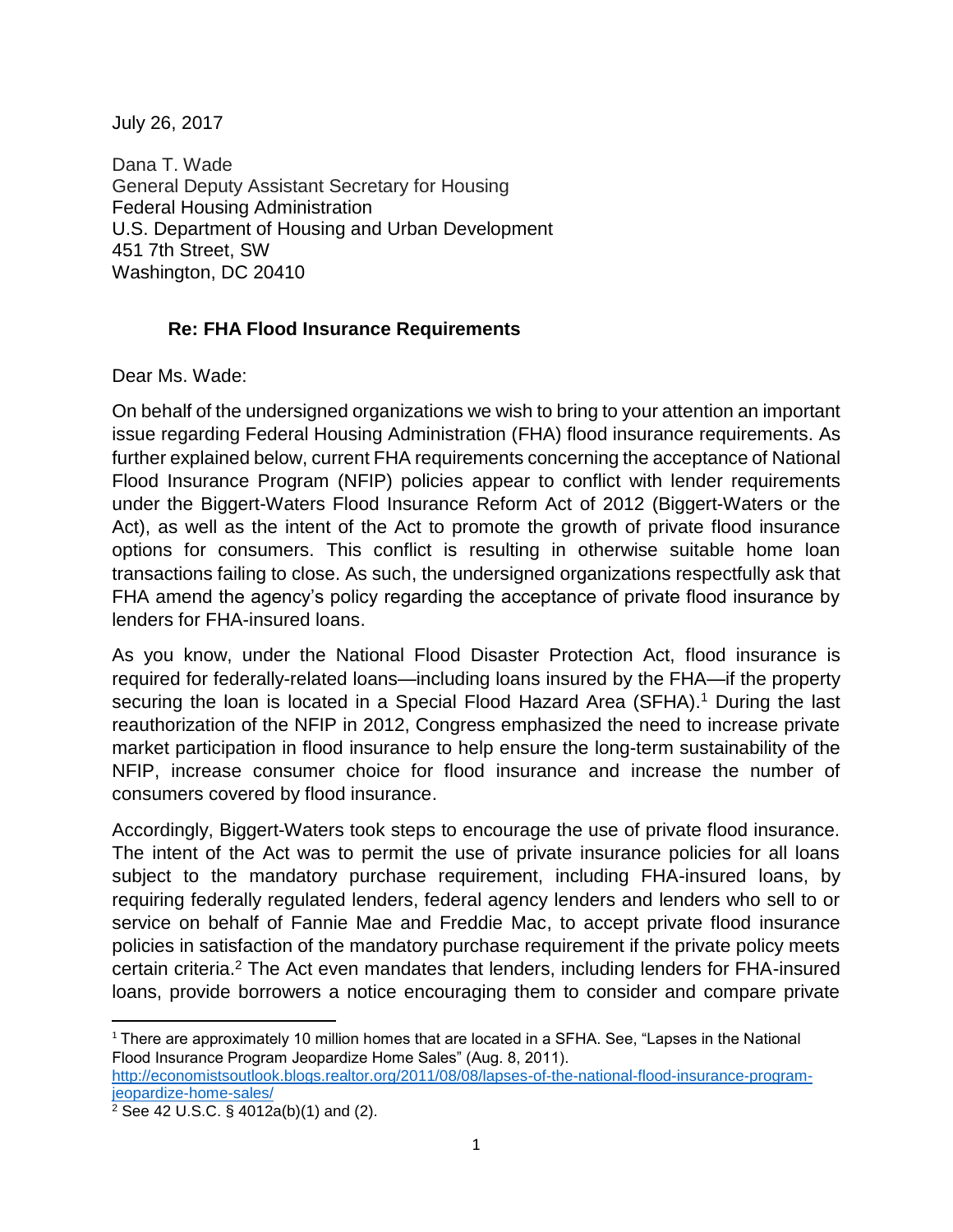market flood insurance policies with NFIP policies.<sup>3</sup> Since 2012, the private flood insurance market has been gradually expanding and for many borrowers private flood insurance policies now offer more robust coverage options at more affordable prices than NFIP policies.

Some lenders, however, are currently refusing to accept private flood insurance on FHAinsured loans when the property is located in an SFHA because Section 203.16a of FHA regulations and the corresponding implementing guidelines require flood insurance coverage in the form of a NFIP policy.<sup>4</sup> The net result of this is that home buyers including many first time home buyers—are unable to complete the purchase of their chosen home. Currently, home loans are failing to close because the NFIP product is unaffordable for a potential homebuyer, and FHA policy results in lenders refusing to accept less costly private flood insurance that offers more comprehensive coverage to the consumer.

As such, the undersigned organizations urge FHA to amend the agency's policy regarding acceptance of private flood insurance and to issue any guidance and/or adopt regulatory or handbook provisions that would permit NFIP insurance policies as well as private flood insurance coverage to be accepted in connection with FHA-insured loans. We note that both Fannie Mae and Freddie Mac currently permit both such policies under their guidelines.<sup>5</sup> It is further worth noting, that while there is legislation pending in Congress that would specifically direct HUD to accept private flood insurance in satisfaction of the mandatory purchase requirement on FHA-insured loans if the private policy meets certain criteria, <sup>6</sup> the acceptance of private flood insurance is an issue that FHA has the discretion to and should address under current law.

FHA serves to facilitate home ownership for home buyers. The undersigned organizations represent the main stakeholders involved in the home purchase process: the realtor, the mortgage lender, the insurance company, the insurance agent and the consumer. We all believe that FHA requirements regarding the acceptance of NFIP policies put up an unnecessary roadblock for otherwise capable borrowers, are contrary to the intent of Congress to encourage the use of private flood insurance and conflict with current requirements placed on lenders. Accordingly, the undersigned organizations respectfully urge FHA to consider adopting a policy that will allow borrowers to purchase private flood insurance on FHA-insured home loans.

We thank you for considering this important issue and we are happy to provide more information or additional comments if needed.

l <sup>3</sup> See 42 U.S.C. §4012a(b)(6)(A)(iii).

<sup>4</sup> See 24 C.F.R. § 203.16a; HUD Handbook 4000.1 II.A.1.b.iv.(A)(1).

<sup>5</sup> See for example, Fannie Mae Selling Guide B7-3-07: *Flood insurance should be in the form of the standard policy issued under the NFIP or by a private insurer*; Freddie Mac Single-Family Seller/Servicer Guide, 8202.3: *The flood insurance policy may be issued by any insurer qualified under Section 8202.1…* <sup>6</sup> See H.R. 1422, the "Private Flood Insurance Market Development Act of 2017."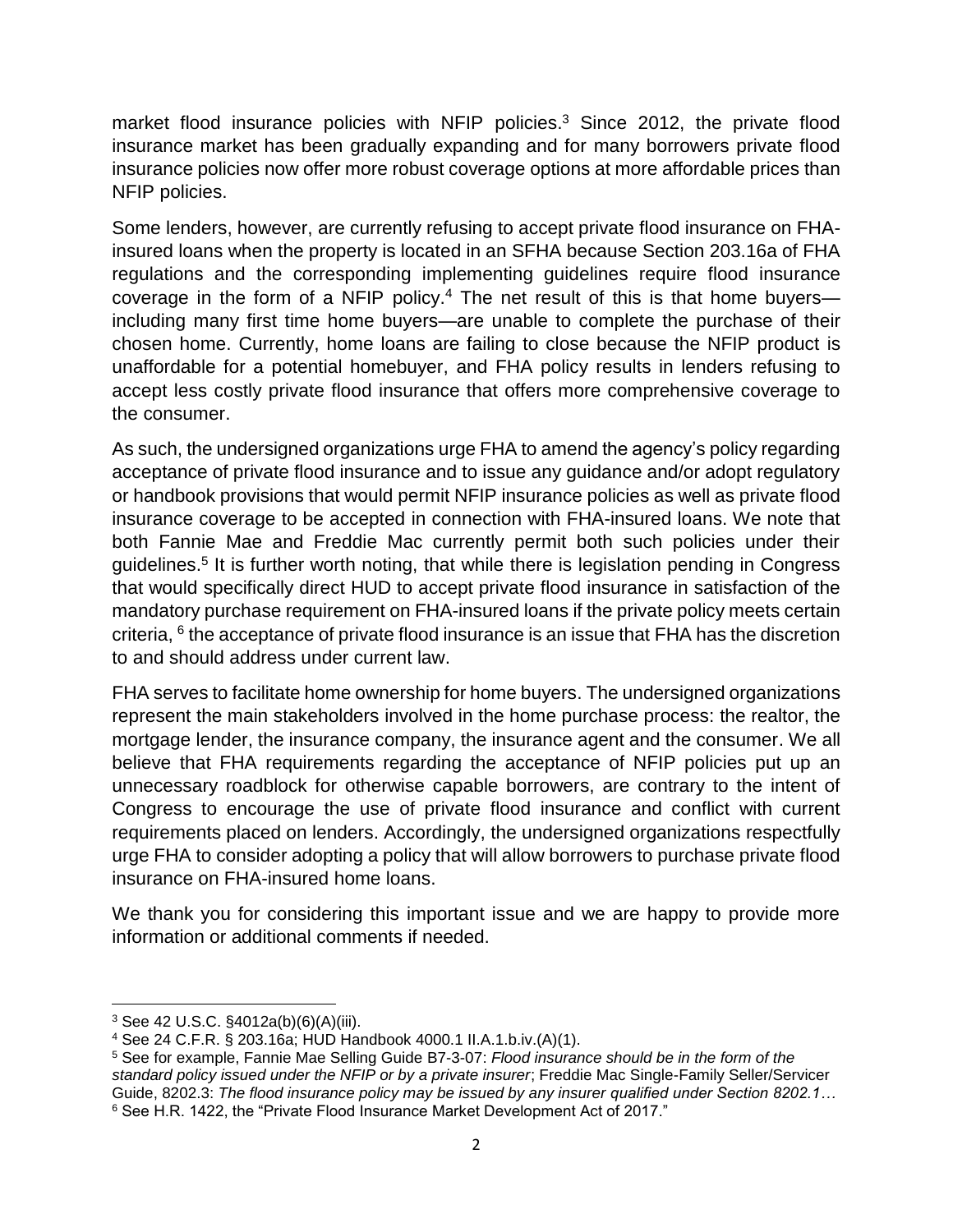Sincerely,

Thomas Santos Vice President, Federal Affairs American Insurance Association (202) 828-7100 [tsantos@aiadc.org](mailto:tsantos@aiadc.org) 

Jennifer M. Webb Counsel, Federal Government Affairs Independent Insurance Agents & Brokers of America (202) 863-7000 [jennifer.webb@iiaba.net](mailto:jennifer.webb@iiaba.net)

Sara K. Singhas Assistant Director, Public Policy Mortgage Bankers Association (202) 557-2826 [ssighas@mba.org](mailto:ssighas@mba.org)

Jon Bergner Assistant Vice President, Federal Policy National Association of Mutual Insurance Companies (202) 628-1558 [jbergner@namic.org](mailto:jbergner@namic.org)

Joe Ventrone Vice President, Regulatory & Industry Relations National Association of REALTORS® (202) 383-1095 [jventrone@realtors.org](mailto:jventrone@realtors.org)

Nathaniel F. Wienecke Senior Vice President for Federal Government Relations Property and Casualty Insurers Association of America (202) 639-0499 [nathaniel.wienecke@pciaa.net](mailto:nathaniel.wienecke@pciaa.net)

Anthony Cimino Senior Vice President and Head of Government Affairs The Financial Services Roundtable (202) 589-2533 [anthony.cimino@FSRoundtable.org](mailto:anthony.cimino@FSRoundtable.org)